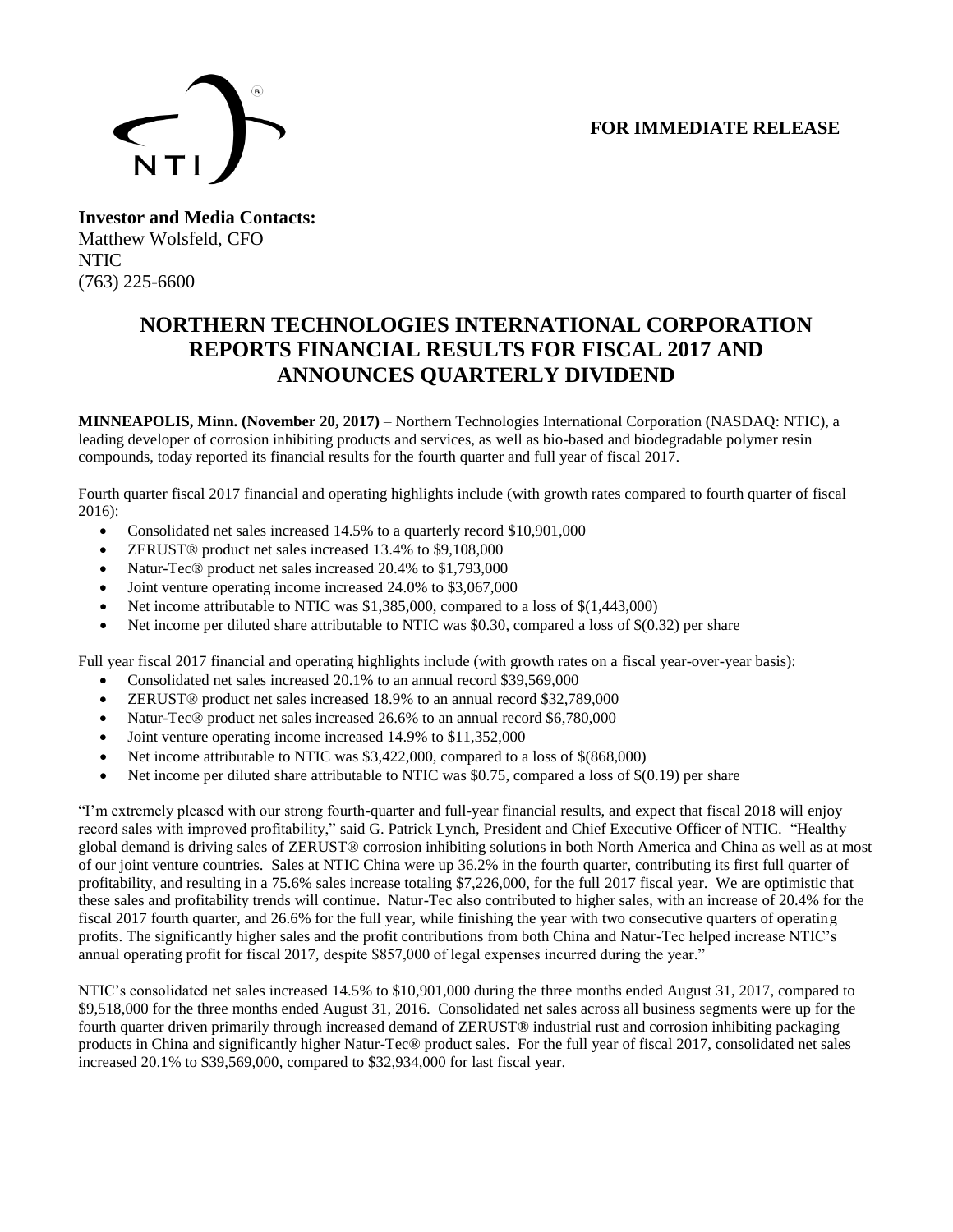The following table sets forth NTIC's net sales by product category for the three months and fiscal year ended August 31, 2017 and 2016 by segment:

|                                             | <b>Three Months Ended</b> |                    |                          |     |                    |                            |                                |
|---------------------------------------------|---------------------------|--------------------|--------------------------|-----|--------------------|----------------------------|--------------------------------|
|                                             |                           | August 31,<br>2017 | % of Net<br><b>Sales</b> |     | August 31,<br>2016 | $%$ of Net<br><b>Sales</b> | $\frac{0}{0}$<br><b>Change</b> |
| ZERUST <sup>®</sup> industrial net sales    |                           | 7,568,751          | 69.4%                    | \$. | 6,766,478          | 71.1%                      | 11.9%                          |
| ZERUST <sup>®</sup> joint venture net sales |                           | 1,106,967          | 10.2%                    |     | 751.933            | 7.9%                       | 47.2%                          |
| ZERUST® oil & gas net sales                 |                           | 432.373            | 4.0%                     |     | 510,181            | 5.4%                       | $(15.3)\%$                     |
| Total ZERUST <sup>®</sup> net sales         |                           | 9.108.091          | 83.6%                    | -S  | 8.028.592          | 84.4%                      | 13.4%                          |
|                                             |                           | 1,793,087          | 16.4%                    |     | 1,489,027          | 15.6%                      | 20.4%                          |
|                                             |                           | 10.901.178         | 100.0%                   |     | 9.517.619          | 100.0%                     | 14.5%                          |

|                                             | <b>Fiscal Year Ended</b> |                    |                          |    |                    |                          |                                |
|---------------------------------------------|--------------------------|--------------------|--------------------------|----|--------------------|--------------------------|--------------------------------|
|                                             |                          | August 31,<br>2017 | % of Net<br><b>Sales</b> |    | August 31,<br>2016 | % of Net<br><b>Sales</b> | $\frac{0}{0}$<br><b>Change</b> |
|                                             |                          | 27,846,643         | 70.4%                    | S  | 23,124,461         | 70.2%                    | 20.4%                          |
| ZERUST <sup>®</sup> joint venture net sales |                          | 3,222,478          | 8.1%                     |    | 2,713,498          | 8.2%                     | 18.8%                          |
| ZERUST® oil & gas net sales                 |                          | 1,720,162          | 4.3%                     |    | 1,739,607          | 5.3%                     | (1.1)%                         |
| Total ZERUST <sup>®</sup> net sales         |                          | 32.789.283         | 82.9%                    | S  | 27,577,566         | 83.7%                    | 18.9%                          |
|                                             |                          | 6,779,840          | 17.1%                    |    | 5,355,999          | 16.3%                    | 26.6%                          |
|                                             |                          | 39.569.123         | 100.0%                   | \$ | 32,933,565         | 100.0%                   | 20.1%                          |

NTIC's joint venture operating income increased 24.0% to \$3,067,000 during the three months ended August 31, 2017, compared to joint venture operating income of \$2,472,000 during the three months ended August 31, 2016. The increase was attributable to the corresponding increase in total sales of the joint ventures as fees for services provided to joint ventures are a function of the net sales of NTIC's joint ventures, which increased 15.3% to \$28,163,000 during the three months ended August 31, 2017, compared to \$24,423,000 for the three months ended August 31, 2016. For fiscal 2017, NTIC's joint venture operating income increased 14.9% to \$11,352,000, from \$9,882,000 last fiscal year. Net sales of NTIC's joint ventures increased 11.7% to \$101,261,000 during fiscal 2017, compared to \$90,646,000 during fiscal 2016.

Operating expenses, as a percent of net sales, for the fourth quarter of fiscal 2017 were 47.4%, compared to 54.1% for the same period last fiscal year. This reduction was primarily a result of a 170-basis point improvement in fourth quarter gross margins, operating leverage on increased net sales, reduced research and development and general and administrative expenses, and lower expenses incurred in support of joint ventures, partially offset by increased selling expenses. For the full fiscal year, operating expenses, as a percent of net sales, were 50.6%, compared to 58.3% for fiscal 2016.

NTIC incurred legal expenses of \$849,000 and \$568,000 during the fiscal year ended August 31, 2017 and 2016, respectively, related to the litigation against Cortec Corporation. On September 20, 2017, the United States District Court for the Northern District of Ohio dismissed with prejudice all claims asserted by NTIC in litigation against Cortec Corporation. At this time, NTIC does not anticipate any further legal actions against Cortec Corporation.

The company reported net income attributable to NTIC for the fourth quarter of fiscal 2017 of \$1,385,000 or \$0.30 per diluted share, compared to a net loss attributable to NTIC of \$(1,443,000), or \$(0.32) per share for the same period last fiscal year. For fiscal 2017, the company reported net income attributable to NTIC of \$3,422,000 or \$0.75 per diluted share, compared to a net loss attributable to NTIC of \$(868,000), or \$(0.19) per share last fiscal year.

NTIC's balance sheet remains strong, with no debt, and working capital of \$21,173,000 at August 31, 2017, including \$5,917,000 in cash and cash equivalents and \$3,767,000 in available for sale securities, compared to \$16,948,000 at August 31, 2016, including \$3,395,000 in cash and cash equivalents and \$2,244,000 in available for sale securities.

At August 31, 2017, the company had \$20,035,000 of investments in joint ventures, of which over \$11,148,000 or 55.6% is cash, with the remaining balance mostly made up of other working capital.

Mr. Lynch added, "Fiscal 2017's financial results demonstrate that NTIC has turned a corner. Sales of ZERUST® corrosion prevention solutions continued to expand globally, including new geographies of the oil  $\&$  gas market sector, while NTIC China and Natur-Tec are expected to contribute to our profitability going forward. NTIC's strong balance sheet and operating cash flows provide significant flexibility to support our global footprint, and invest in new growth opportunities. Reflecting NTIC's improving profitability, strong financial position, and favorable business outlook, NTIC's board of directors has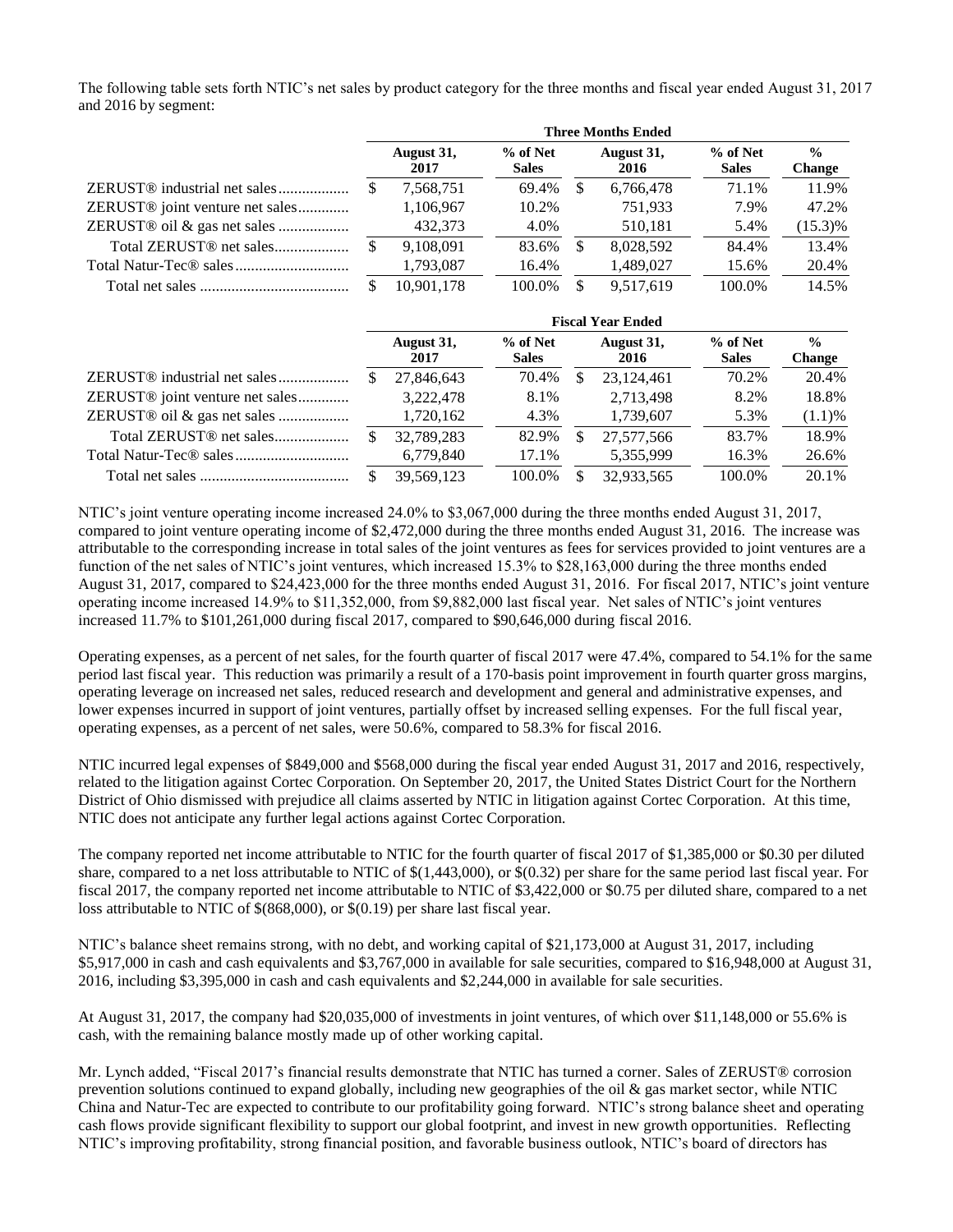declared a quarterly cash dividend of \$0.10 per share. We are committed to creating long-term value for our stockholders, and believe we have a sustainable platform to drive sales and earnings growth in fiscal 2018 and beyond."

In a separate release issued today, the company announced that its Board of Directors initiated a quarterly cash dividend of \$0.10 per share payable on December 21, 2017 to shareholders of record on December 8, 2017.

#### **Outlook**

For the fiscal year ending August 31, 2018, NTIC expects its net sales to be in the range of \$46.0 million and \$47.0 million. The company also anticipates net income attributable to NTIC to be in the range of \$5.0 million to \$5.3 million, or \$1.10 and \$1.15 per diluted share.

These estimates are subject to significant risks and uncertainties, including those described below under the heading "Forward-Looking Statements."

#### **Conference Call and Webcast**

NTIC will host a conference call today at 8:00 a.m. Central Time to review its results of operations for the fourth quarter and full fiscal year of 2017 and its future outlook, followed by a question and answer session. The conference call will be available to interested parties through a live audio webcast available through NTIC's website at www.ntic.com or http://ir.ntic.com/events.cfm where the webcast will be archived and accessible for at least 12 months. The dial-in number for the conference call is (877) 670-9776 and the confirmation code is 6399126.

#### **About Northern Technologies International Corporation**

Northern Technologies International Corporation develops and markets proprietary environmentally beneficial products and services in over 60 countries either directly or via a network of subsidiaries, joint ventures, independent distributors and agents. NTIC's primary business is corrosion prevention marketed primarily under the ZERUST® brand. NTIC has been selling its proprietary ZERUST® rust and corrosion inhibiting products and services to the automotive, electronics, electrical, mechanical, military and retail consumer markets, for over 40 years, and in recent years has targeted and expanded into the oil and gas industry. NTIC offers worldwide on-site technical consulting for rust and corrosion prevention issues. NTIC's technical service consultants work directly with the end users of NTIC's products to analyze their specific needs and develop systems to meet their technical requirements. NTIC also markets and sells a portfolio of bio-based and biodegradable polymer resins and finished products marketed under the Natur-Tec® brand.

#### **Forward-Looking Statements**

*Statements contained in this release that are not historical information are forward-looking statements as defined within the Private Securities Litigation Reform Act of 1995. Such statements include NTIC's expectations regarding its financial guidance for fiscal 2018, the market potential and growth of its traditional ZERUST*®*, ZERUST*® *oil and gas and Natur-Tec*® *businesses, the market potential and growth of its business in China, and other statements that can be identified by words such as "believes," "continues," "expects," "anticipates," "intends," "potential," "outlook," "will," "may," "would," "should," "guidance" or words of similar meaning, the use of future dates and any other statements that are not historical facts. Such forward-looking statements are based upon the current beliefs and expectations of NTIC's management and are inherently subject to risks and uncertainties that could cause actual results to differ materially from those projected or implied. Such potential risks and uncertainties include, but are not limited to, in no particular order: the ability of NTIC to achieve its annual financial guidance and continue to pay dividends; NTIC's dependence on the success of its joint ventures and fees and dividend distributions that NTIC receives from them; NTIC's relationships with its joint ventures and its ability to maintain those relationships; NTIC's dependence on its joint venture in Germany in particular due to its significance and the effect of a termination of this or its other joint ventures on NTIC's business and operating results; the effect on NTIC's business and operating results of the termination of NTIC's joint venture relationship in China and sale of products and services in China through NTIC China; the ability of NTIC China to achieve significant sales; costs and expenses incurred by NTIC in connection with its ongoing litigation against its former Chinese joint venture partner; risks related to the possible exit of the United Kingdom from the European Union, economic slowdown and political unrest; risks associated with NTIC's international operations; exposure to fluctuations in foreign currency exchange rates, including in particular the Euro compared to the U.S. dollar; the health of the U.S. and worldwide economies, including in particular the U.S. automotive industry; the level of growth in NTIC's markets; NTIC's investments in research and development efforts; acceptance of existing and new products; timing of NTIC's receipt of purchase orders under supply contracts; variability in sales to customers in the oil and gas industry and the effect on NTIC's quarterly financial results; increased competition; the costs and*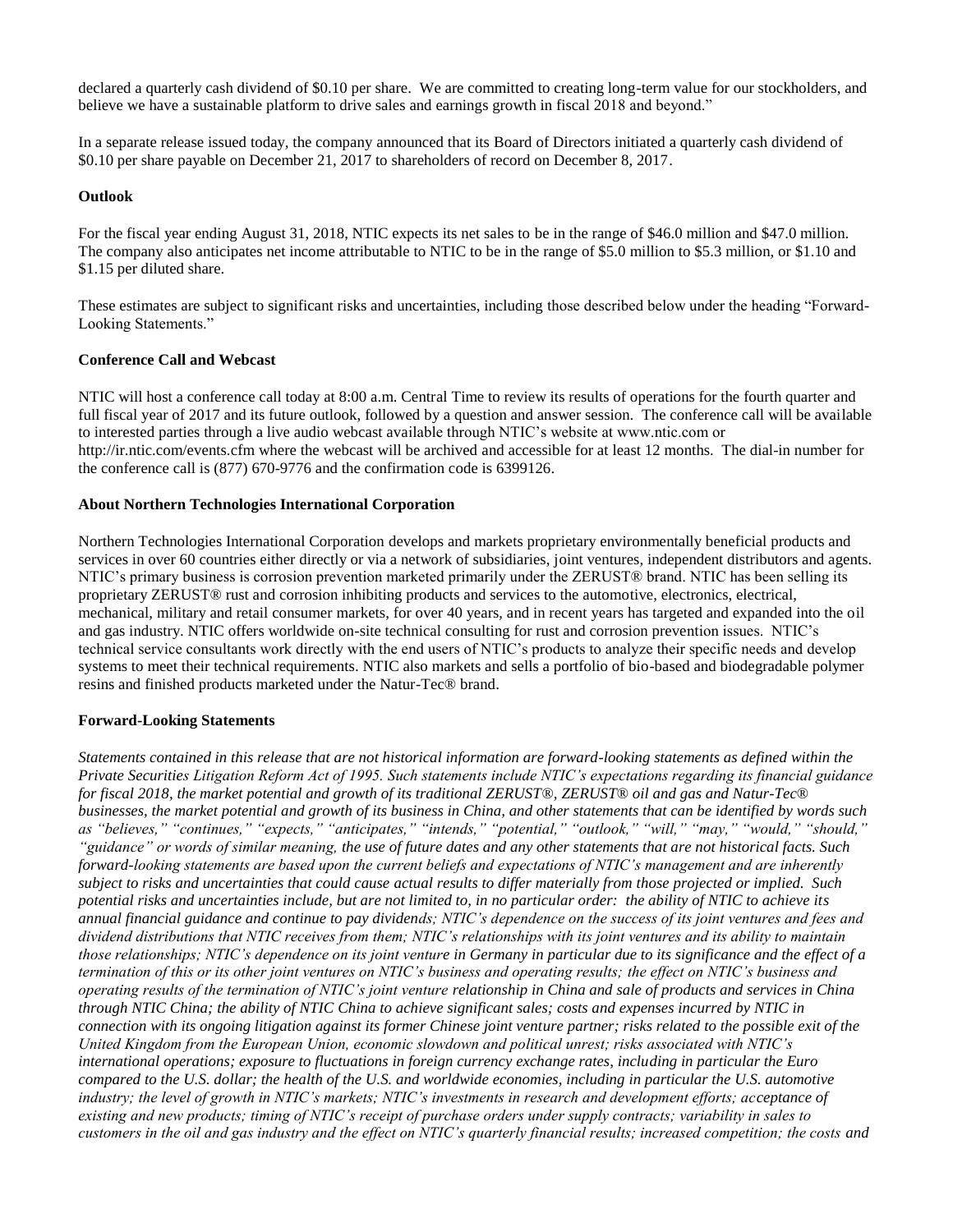*effects of complying with changes in tax, fiscal, government and other regulatory policies, including rules relating to environmental, health and safety matters; pending and potential litigation; and NTIC's reliance on its intellectual property rights and the absence of infringement of the intellectual property rights of others. More detailed information on these and additional factors which could affect NTIC's operating and financial results is described in the company's filings with the Securities and Exchange Commission, including its most recent annual report on Form 10-K for the fiscal year ended August 31, 2017 to be filed with the SEC. NTIC urges all interested parties to read these reports to gain a better understanding of the many business and other risks that the company faces. Additionally, NTIC undertakes no obligation to publicly release the results of any revisions to these forward-looking statements, which may be made to reflect events or circumstances occurring after the date hereof or to reflect the occurrence of unanticipated events.*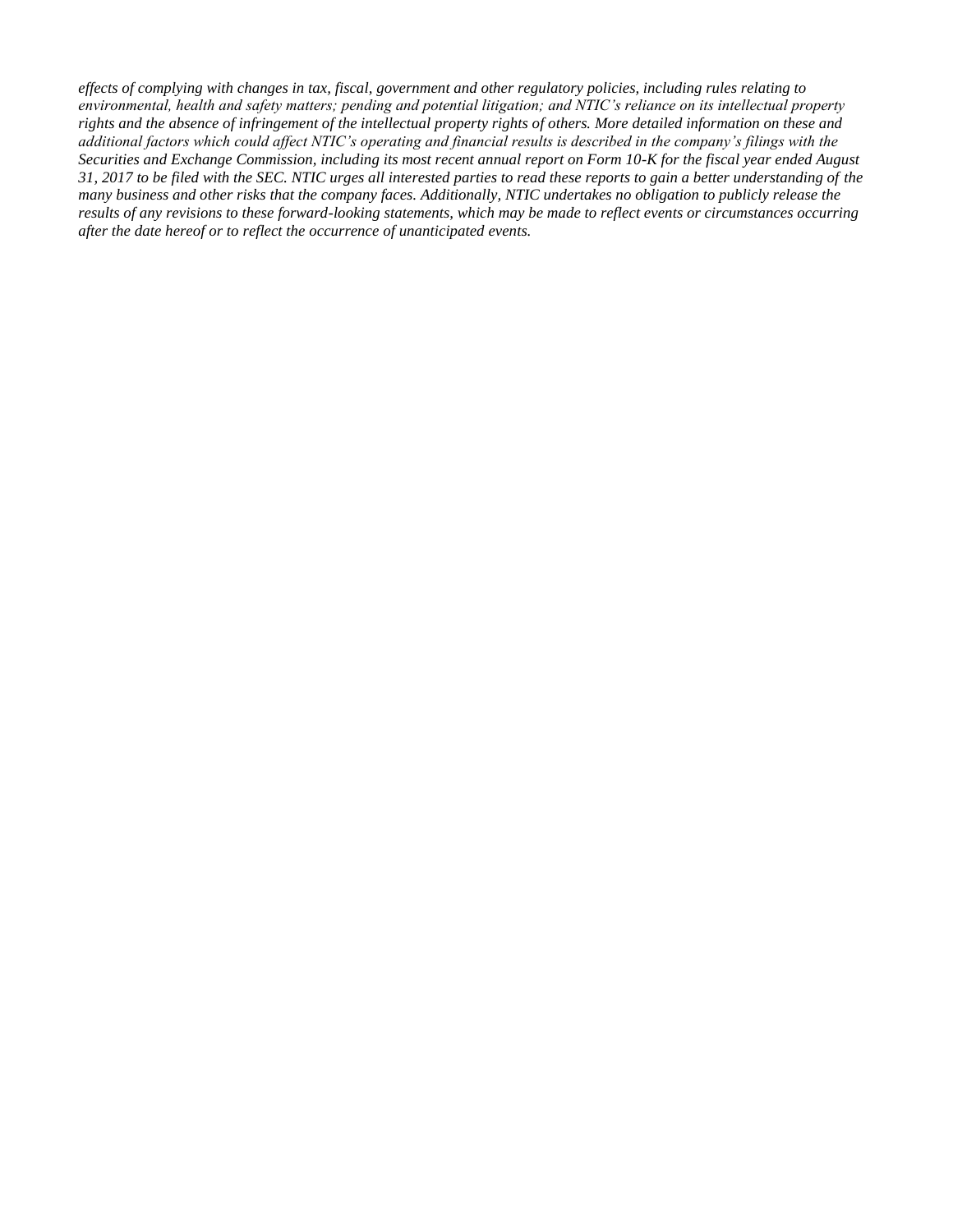# **NORTHERN TECHNOLOGIES INTERNATIONAL CORPORATION AND SUBSIDIARIES**

#### **CONSOLIDATED BALANCE SHEETS - AUGUST 31, 2017 AND 2016**

| <b>ASSETS</b><br><b>CURRENT ASSETS:</b><br>\$<br>\$<br>Cash and cash equivalents<br>6,360,201<br>3,395,274<br>Available for sale securities<br>3,766,984<br>2,243,864<br>Receivables:<br>Trade excluding joint ventures, less allowance for doubtful accounts<br>of \$40,000 at both August 31, 2017 and 2016<br>5,912,631<br>4,755,320<br>791,903<br>Trade joint ventures<br>691,752<br>Fees for services provided to joint ventures<br>1,302,944<br>1,406,587<br>Income taxes<br>137,256<br>215,905<br>Inventories<br>7,456,552<br>7,711,287<br>439,298<br>Prepaid expenses<br>422,031<br>Total current assets<br>26,067,618<br>20,942,171<br>7,359,662<br>PROPERTY AND EQUIPMENT, NET<br>7,275,872<br><b>OTHER ASSETS:</b><br>Investments in joint ventures<br>20,035,074<br>19,840,774<br>Deferred income taxes<br>1,639,762<br>1,756,565<br>Patents and trademarks, net<br>1,322,089<br>1,278,597<br>Other<br>92,874<br>71,685<br>23,185,413<br>Total other assets<br>22,852,007<br>$\mathsf{\$}$<br>\$<br>56,612,693<br>51,070,050<br>Total assets<br><b>LIABILITIES AND EQUITY</b><br><b>CURRENT LIABILITIES:</b><br>\$<br>\$<br>Accounts payable<br>2,676,610<br>2,753,903<br>Accrued liabilities:<br>Payroll and related benefits<br>938,363<br>1,540,386<br>Other<br>301,836<br>677,621<br>4,894,617<br>3,994,102<br>Total current liabilities<br><b>COMMITMENTS AND CONTINGENCIES</b><br>EOUITY:<br>Preferred stock, no par value; authorized 10,000 shares; none issued and<br>outstanding<br>Common stock, \$0.02 par value per share; authorized 10,000,000<br>shares; issued and outstanding 4,535,018 and 4,533,416, respectively<br>90,700<br>90,668<br>Additional paid-in capital<br>14,163,509<br>13,798,567<br>Retained earnings<br>37,077,483<br>33,655,357<br>Accumulated other comprehensive loss<br>(2,471,064)<br>(3,009,617)<br>Stockholders' equity<br>48,860,628<br>44,534,975<br>2,857,448<br>2,540,973<br>Non-controlling interests<br>51,718,076<br>47,075,948<br>Total equity<br>\$<br>\$<br>Total liabilities and equity<br>56,612,693<br>51,070,050 | <b>August 31, 2017</b> | <b>August 31, 2016</b> |  |
|---------------------------------------------------------------------------------------------------------------------------------------------------------------------------------------------------------------------------------------------------------------------------------------------------------------------------------------------------------------------------------------------------------------------------------------------------------------------------------------------------------------------------------------------------------------------------------------------------------------------------------------------------------------------------------------------------------------------------------------------------------------------------------------------------------------------------------------------------------------------------------------------------------------------------------------------------------------------------------------------------------------------------------------------------------------------------------------------------------------------------------------------------------------------------------------------------------------------------------------------------------------------------------------------------------------------------------------------------------------------------------------------------------------------------------------------------------------------------------------------------------------------------------------------------------------------------------------------------------------------------------------------------------------------------------------------------------------------------------------------------------------------------------------------------------------------------------------------------------------------------------------------------------------------------------------------------------------------------------------------------------------------------------------------------------------------------------------|------------------------|------------------------|--|
|                                                                                                                                                                                                                                                                                                                                                                                                                                                                                                                                                                                                                                                                                                                                                                                                                                                                                                                                                                                                                                                                                                                                                                                                                                                                                                                                                                                                                                                                                                                                                                                                                                                                                                                                                                                                                                                                                                                                                                                                                                                                                       |                        |                        |  |
|                                                                                                                                                                                                                                                                                                                                                                                                                                                                                                                                                                                                                                                                                                                                                                                                                                                                                                                                                                                                                                                                                                                                                                                                                                                                                                                                                                                                                                                                                                                                                                                                                                                                                                                                                                                                                                                                                                                                                                                                                                                                                       |                        |                        |  |
|                                                                                                                                                                                                                                                                                                                                                                                                                                                                                                                                                                                                                                                                                                                                                                                                                                                                                                                                                                                                                                                                                                                                                                                                                                                                                                                                                                                                                                                                                                                                                                                                                                                                                                                                                                                                                                                                                                                                                                                                                                                                                       |                        |                        |  |
|                                                                                                                                                                                                                                                                                                                                                                                                                                                                                                                                                                                                                                                                                                                                                                                                                                                                                                                                                                                                                                                                                                                                                                                                                                                                                                                                                                                                                                                                                                                                                                                                                                                                                                                                                                                                                                                                                                                                                                                                                                                                                       |                        |                        |  |
|                                                                                                                                                                                                                                                                                                                                                                                                                                                                                                                                                                                                                                                                                                                                                                                                                                                                                                                                                                                                                                                                                                                                                                                                                                                                                                                                                                                                                                                                                                                                                                                                                                                                                                                                                                                                                                                                                                                                                                                                                                                                                       |                        |                        |  |
|                                                                                                                                                                                                                                                                                                                                                                                                                                                                                                                                                                                                                                                                                                                                                                                                                                                                                                                                                                                                                                                                                                                                                                                                                                                                                                                                                                                                                                                                                                                                                                                                                                                                                                                                                                                                                                                                                                                                                                                                                                                                                       |                        |                        |  |
|                                                                                                                                                                                                                                                                                                                                                                                                                                                                                                                                                                                                                                                                                                                                                                                                                                                                                                                                                                                                                                                                                                                                                                                                                                                                                                                                                                                                                                                                                                                                                                                                                                                                                                                                                                                                                                                                                                                                                                                                                                                                                       |                        |                        |  |
|                                                                                                                                                                                                                                                                                                                                                                                                                                                                                                                                                                                                                                                                                                                                                                                                                                                                                                                                                                                                                                                                                                                                                                                                                                                                                                                                                                                                                                                                                                                                                                                                                                                                                                                                                                                                                                                                                                                                                                                                                                                                                       |                        |                        |  |
|                                                                                                                                                                                                                                                                                                                                                                                                                                                                                                                                                                                                                                                                                                                                                                                                                                                                                                                                                                                                                                                                                                                                                                                                                                                                                                                                                                                                                                                                                                                                                                                                                                                                                                                                                                                                                                                                                                                                                                                                                                                                                       |                        |                        |  |
|                                                                                                                                                                                                                                                                                                                                                                                                                                                                                                                                                                                                                                                                                                                                                                                                                                                                                                                                                                                                                                                                                                                                                                                                                                                                                                                                                                                                                                                                                                                                                                                                                                                                                                                                                                                                                                                                                                                                                                                                                                                                                       |                        |                        |  |
|                                                                                                                                                                                                                                                                                                                                                                                                                                                                                                                                                                                                                                                                                                                                                                                                                                                                                                                                                                                                                                                                                                                                                                                                                                                                                                                                                                                                                                                                                                                                                                                                                                                                                                                                                                                                                                                                                                                                                                                                                                                                                       |                        |                        |  |
|                                                                                                                                                                                                                                                                                                                                                                                                                                                                                                                                                                                                                                                                                                                                                                                                                                                                                                                                                                                                                                                                                                                                                                                                                                                                                                                                                                                                                                                                                                                                                                                                                                                                                                                                                                                                                                                                                                                                                                                                                                                                                       |                        |                        |  |
|                                                                                                                                                                                                                                                                                                                                                                                                                                                                                                                                                                                                                                                                                                                                                                                                                                                                                                                                                                                                                                                                                                                                                                                                                                                                                                                                                                                                                                                                                                                                                                                                                                                                                                                                                                                                                                                                                                                                                                                                                                                                                       |                        |                        |  |
|                                                                                                                                                                                                                                                                                                                                                                                                                                                                                                                                                                                                                                                                                                                                                                                                                                                                                                                                                                                                                                                                                                                                                                                                                                                                                                                                                                                                                                                                                                                                                                                                                                                                                                                                                                                                                                                                                                                                                                                                                                                                                       |                        |                        |  |
|                                                                                                                                                                                                                                                                                                                                                                                                                                                                                                                                                                                                                                                                                                                                                                                                                                                                                                                                                                                                                                                                                                                                                                                                                                                                                                                                                                                                                                                                                                                                                                                                                                                                                                                                                                                                                                                                                                                                                                                                                                                                                       |                        |                        |  |
|                                                                                                                                                                                                                                                                                                                                                                                                                                                                                                                                                                                                                                                                                                                                                                                                                                                                                                                                                                                                                                                                                                                                                                                                                                                                                                                                                                                                                                                                                                                                                                                                                                                                                                                                                                                                                                                                                                                                                                                                                                                                                       |                        |                        |  |
|                                                                                                                                                                                                                                                                                                                                                                                                                                                                                                                                                                                                                                                                                                                                                                                                                                                                                                                                                                                                                                                                                                                                                                                                                                                                                                                                                                                                                                                                                                                                                                                                                                                                                                                                                                                                                                                                                                                                                                                                                                                                                       |                        |                        |  |
|                                                                                                                                                                                                                                                                                                                                                                                                                                                                                                                                                                                                                                                                                                                                                                                                                                                                                                                                                                                                                                                                                                                                                                                                                                                                                                                                                                                                                                                                                                                                                                                                                                                                                                                                                                                                                                                                                                                                                                                                                                                                                       |                        |                        |  |
|                                                                                                                                                                                                                                                                                                                                                                                                                                                                                                                                                                                                                                                                                                                                                                                                                                                                                                                                                                                                                                                                                                                                                                                                                                                                                                                                                                                                                                                                                                                                                                                                                                                                                                                                                                                                                                                                                                                                                                                                                                                                                       |                        |                        |  |
|                                                                                                                                                                                                                                                                                                                                                                                                                                                                                                                                                                                                                                                                                                                                                                                                                                                                                                                                                                                                                                                                                                                                                                                                                                                                                                                                                                                                                                                                                                                                                                                                                                                                                                                                                                                                                                                                                                                                                                                                                                                                                       |                        |                        |  |
|                                                                                                                                                                                                                                                                                                                                                                                                                                                                                                                                                                                                                                                                                                                                                                                                                                                                                                                                                                                                                                                                                                                                                                                                                                                                                                                                                                                                                                                                                                                                                                                                                                                                                                                                                                                                                                                                                                                                                                                                                                                                                       |                        |                        |  |
|                                                                                                                                                                                                                                                                                                                                                                                                                                                                                                                                                                                                                                                                                                                                                                                                                                                                                                                                                                                                                                                                                                                                                                                                                                                                                                                                                                                                                                                                                                                                                                                                                                                                                                                                                                                                                                                                                                                                                                                                                                                                                       |                        |                        |  |
|                                                                                                                                                                                                                                                                                                                                                                                                                                                                                                                                                                                                                                                                                                                                                                                                                                                                                                                                                                                                                                                                                                                                                                                                                                                                                                                                                                                                                                                                                                                                                                                                                                                                                                                                                                                                                                                                                                                                                                                                                                                                                       |                        |                        |  |
|                                                                                                                                                                                                                                                                                                                                                                                                                                                                                                                                                                                                                                                                                                                                                                                                                                                                                                                                                                                                                                                                                                                                                                                                                                                                                                                                                                                                                                                                                                                                                                                                                                                                                                                                                                                                                                                                                                                                                                                                                                                                                       |                        |                        |  |
|                                                                                                                                                                                                                                                                                                                                                                                                                                                                                                                                                                                                                                                                                                                                                                                                                                                                                                                                                                                                                                                                                                                                                                                                                                                                                                                                                                                                                                                                                                                                                                                                                                                                                                                                                                                                                                                                                                                                                                                                                                                                                       |                        |                        |  |
|                                                                                                                                                                                                                                                                                                                                                                                                                                                                                                                                                                                                                                                                                                                                                                                                                                                                                                                                                                                                                                                                                                                                                                                                                                                                                                                                                                                                                                                                                                                                                                                                                                                                                                                                                                                                                                                                                                                                                                                                                                                                                       |                        |                        |  |
|                                                                                                                                                                                                                                                                                                                                                                                                                                                                                                                                                                                                                                                                                                                                                                                                                                                                                                                                                                                                                                                                                                                                                                                                                                                                                                                                                                                                                                                                                                                                                                                                                                                                                                                                                                                                                                                                                                                                                                                                                                                                                       |                        |                        |  |
|                                                                                                                                                                                                                                                                                                                                                                                                                                                                                                                                                                                                                                                                                                                                                                                                                                                                                                                                                                                                                                                                                                                                                                                                                                                                                                                                                                                                                                                                                                                                                                                                                                                                                                                                                                                                                                                                                                                                                                                                                                                                                       |                        |                        |  |
|                                                                                                                                                                                                                                                                                                                                                                                                                                                                                                                                                                                                                                                                                                                                                                                                                                                                                                                                                                                                                                                                                                                                                                                                                                                                                                                                                                                                                                                                                                                                                                                                                                                                                                                                                                                                                                                                                                                                                                                                                                                                                       |                        |                        |  |
|                                                                                                                                                                                                                                                                                                                                                                                                                                                                                                                                                                                                                                                                                                                                                                                                                                                                                                                                                                                                                                                                                                                                                                                                                                                                                                                                                                                                                                                                                                                                                                                                                                                                                                                                                                                                                                                                                                                                                                                                                                                                                       |                        |                        |  |
|                                                                                                                                                                                                                                                                                                                                                                                                                                                                                                                                                                                                                                                                                                                                                                                                                                                                                                                                                                                                                                                                                                                                                                                                                                                                                                                                                                                                                                                                                                                                                                                                                                                                                                                                                                                                                                                                                                                                                                                                                                                                                       |                        |                        |  |
|                                                                                                                                                                                                                                                                                                                                                                                                                                                                                                                                                                                                                                                                                                                                                                                                                                                                                                                                                                                                                                                                                                                                                                                                                                                                                                                                                                                                                                                                                                                                                                                                                                                                                                                                                                                                                                                                                                                                                                                                                                                                                       |                        |                        |  |
|                                                                                                                                                                                                                                                                                                                                                                                                                                                                                                                                                                                                                                                                                                                                                                                                                                                                                                                                                                                                                                                                                                                                                                                                                                                                                                                                                                                                                                                                                                                                                                                                                                                                                                                                                                                                                                                                                                                                                                                                                                                                                       |                        |                        |  |
|                                                                                                                                                                                                                                                                                                                                                                                                                                                                                                                                                                                                                                                                                                                                                                                                                                                                                                                                                                                                                                                                                                                                                                                                                                                                                                                                                                                                                                                                                                                                                                                                                                                                                                                                                                                                                                                                                                                                                                                                                                                                                       |                        |                        |  |
|                                                                                                                                                                                                                                                                                                                                                                                                                                                                                                                                                                                                                                                                                                                                                                                                                                                                                                                                                                                                                                                                                                                                                                                                                                                                                                                                                                                                                                                                                                                                                                                                                                                                                                                                                                                                                                                                                                                                                                                                                                                                                       |                        |                        |  |
|                                                                                                                                                                                                                                                                                                                                                                                                                                                                                                                                                                                                                                                                                                                                                                                                                                                                                                                                                                                                                                                                                                                                                                                                                                                                                                                                                                                                                                                                                                                                                                                                                                                                                                                                                                                                                                                                                                                                                                                                                                                                                       |                        |                        |  |
|                                                                                                                                                                                                                                                                                                                                                                                                                                                                                                                                                                                                                                                                                                                                                                                                                                                                                                                                                                                                                                                                                                                                                                                                                                                                                                                                                                                                                                                                                                                                                                                                                                                                                                                                                                                                                                                                                                                                                                                                                                                                                       |                        |                        |  |
|                                                                                                                                                                                                                                                                                                                                                                                                                                                                                                                                                                                                                                                                                                                                                                                                                                                                                                                                                                                                                                                                                                                                                                                                                                                                                                                                                                                                                                                                                                                                                                                                                                                                                                                                                                                                                                                                                                                                                                                                                                                                                       |                        |                        |  |
|                                                                                                                                                                                                                                                                                                                                                                                                                                                                                                                                                                                                                                                                                                                                                                                                                                                                                                                                                                                                                                                                                                                                                                                                                                                                                                                                                                                                                                                                                                                                                                                                                                                                                                                                                                                                                                                                                                                                                                                                                                                                                       |                        |                        |  |
|                                                                                                                                                                                                                                                                                                                                                                                                                                                                                                                                                                                                                                                                                                                                                                                                                                                                                                                                                                                                                                                                                                                                                                                                                                                                                                                                                                                                                                                                                                                                                                                                                                                                                                                                                                                                                                                                                                                                                                                                                                                                                       |                        |                        |  |
|                                                                                                                                                                                                                                                                                                                                                                                                                                                                                                                                                                                                                                                                                                                                                                                                                                                                                                                                                                                                                                                                                                                                                                                                                                                                                                                                                                                                                                                                                                                                                                                                                                                                                                                                                                                                                                                                                                                                                                                                                                                                                       |                        |                        |  |
|                                                                                                                                                                                                                                                                                                                                                                                                                                                                                                                                                                                                                                                                                                                                                                                                                                                                                                                                                                                                                                                                                                                                                                                                                                                                                                                                                                                                                                                                                                                                                                                                                                                                                                                                                                                                                                                                                                                                                                                                                                                                                       |                        |                        |  |